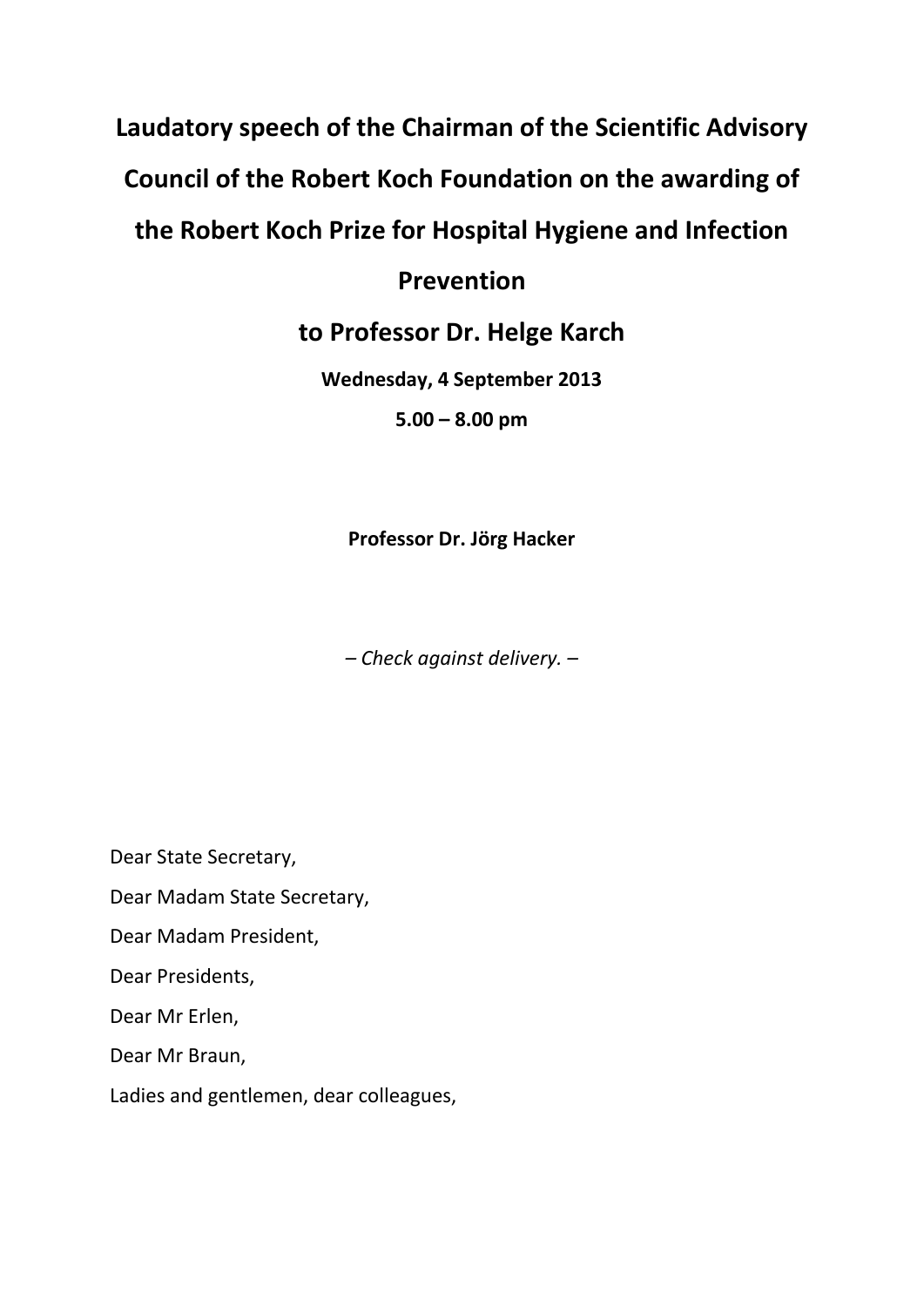"I have conducted my investigations in the interest of healthcare, and this, I hope, will also gain the greatest benefit from it." These words were formulated by Robert Koch when he was admitted to the Prussian Academy of Sciences in 1905. Koch has gone down in memory as a gifted basic researcher who was able to show us for the first time that infectious diseases are caused by bacteria, and who described both the tuberculosis and the cholera pathogens. However, Robert Koch never considered these basic research findings in isolation. Rather for him it was important to also reap the "greatest benefits" for practical infection control.

Consequently it is logical that the Robert Koch Foundation, which feels particularly committed to Robert Koch's legacy, has established an award for hospital hygiene and infection prevention. I am grateful to all those who have helped to enable this prize to be awarded for the first time today. The first award winner is Professor Dr. Helge Karch, Director of the Institute of Hygiene at the Westfälische Wilhelms-Universität in Münster, along with his team. I would like to briefly present Mr Karch's oeuvre: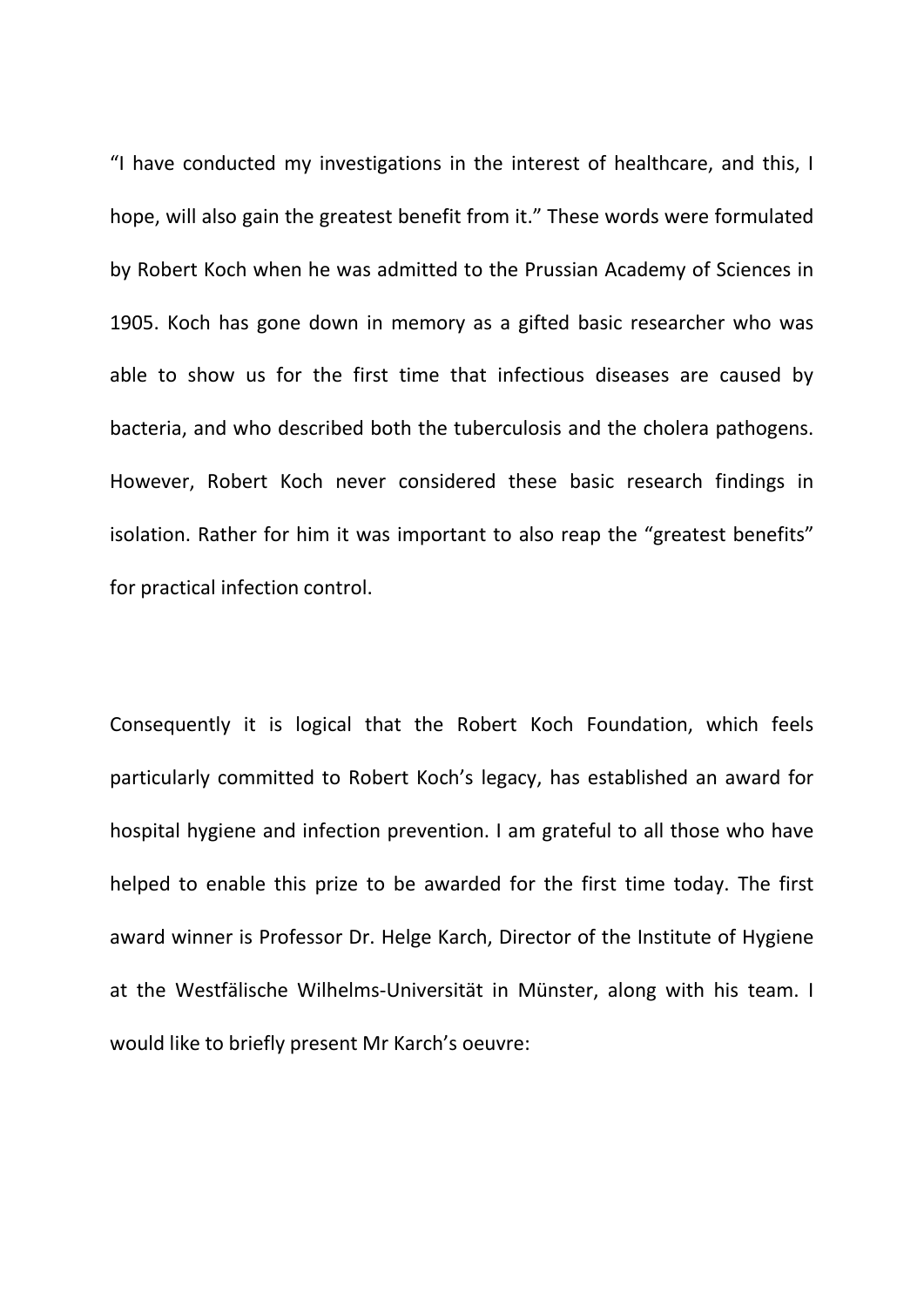It would be like carrying coals to Newcastle if I were to substantiate in detail here that science knows no boundaries, that it instead transcends boundaries so that new insights and practical applications can be developed. Nevertheless the maxim "science knows no boundaries" particularly applies to the work of Professor Karch. It applies to the technical boundaries that he has time and again overcome with his work; it applies to the political boundaries, but also to the boundaries between the generations.

First the professional aspects: Helge Karch is known for his work on the enterohemorrhagic Escherichia coli, EHEC for short. These dangerous pathogens are able to trigger severe intestinal infections that can spread to the kidneys and the entire organism. Right at the beginning of his microbiological activities more than 20 years ago, Mr Karch focused on why the otherwise harmless *Escherichia coli* bacterium is capable of triggering such severe infections.

Using molecular biological methods, Helge Karch has been able to demonstrate that by transferring the genetic material from other bacteria – experts refer to horizontal gene transfer – genes were built into *Escherichia coli* bacteria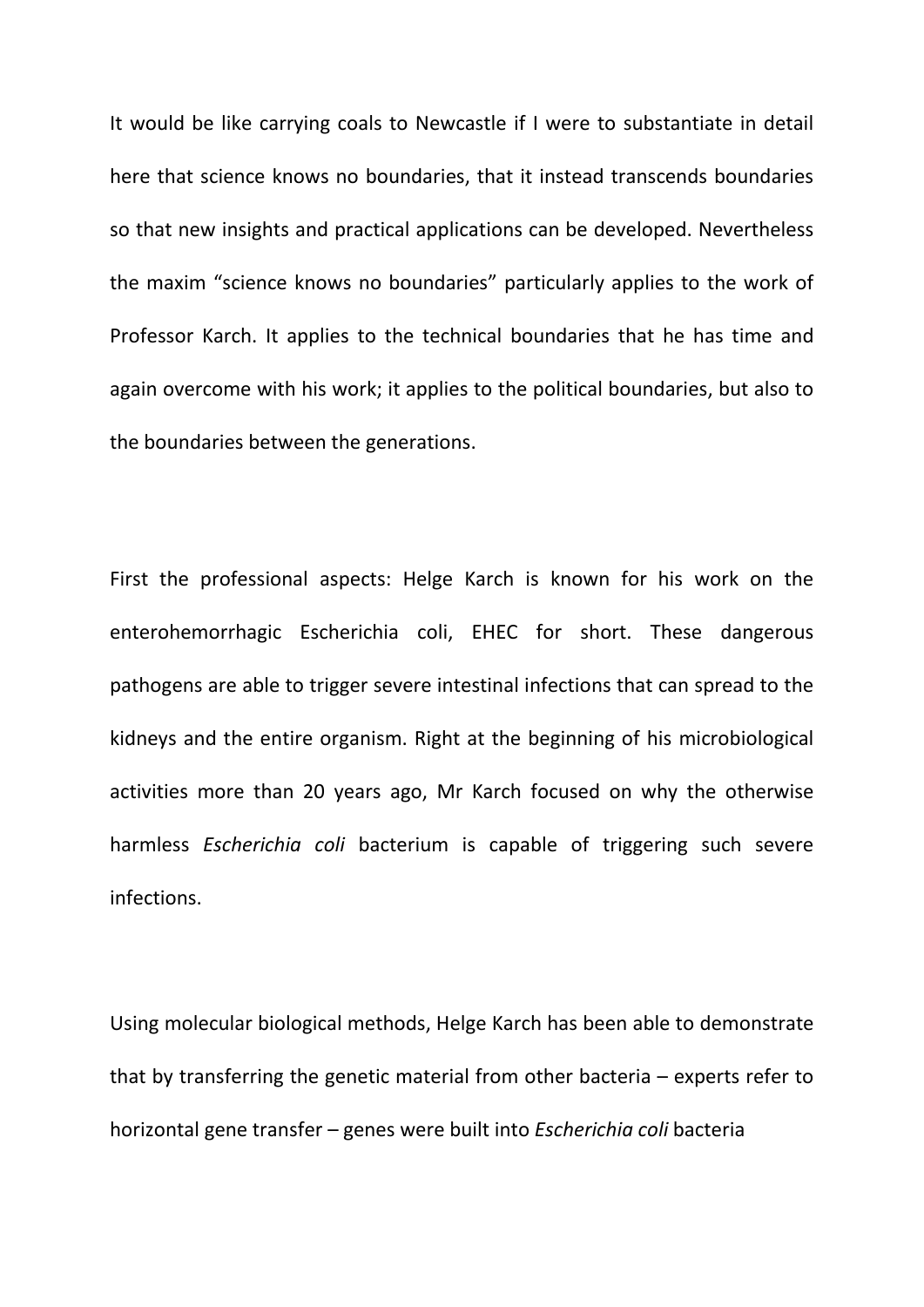that encode toxins and other pathogenic properties. This has created the dangerous intestinal pathogens. Helge Karch managed to quickly apply these basic research findings to practical applications by establishing rapid tests to detect dangerous EHEC bacteria without requiring considerable time.

During the EHEC O104: H4 epidemic in Germany in 2011, this preliminary work more than paid for itself. Through his studies Mr Karch has helped to establish and improve the diagnosis and prevention of infection in regards to enteropathogenic infections. I am sure that the Robert Koch Prize for Hospital Hygiene and Infection Prevention will give a further boost to the latest investigations by Mr Karch, for example on horizontal gene transfer.

In addition to his work on EHEC bacteria, in recent years Helge Karch has particularly focussed on the issue of hospital infections. Here he has also been able to utilise molecular biology to establish methods for typifying different pathogenic microorganisms. Mr Karch has focussed to a particular extent on the so-called MRSA germs. These bacteria – MRSA stands for methicillin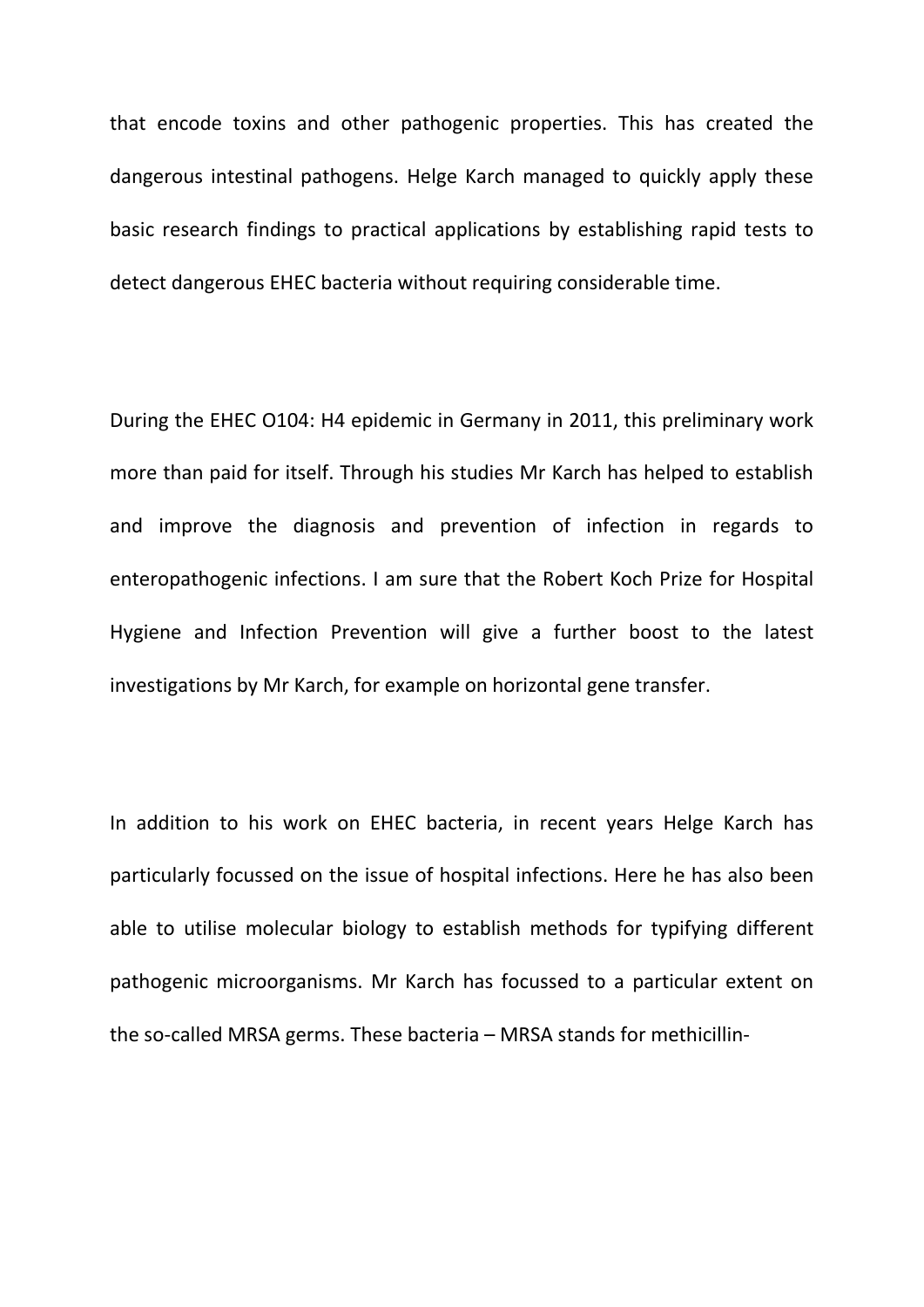resistant *Staphylococcus aureus* – play a major role as a cause of hospital infections. On the one hand they are pathogenic and on the other hand they are resistant to certain antibiotics, for example methicillin. A question that arises time and again is concerned with the source of these pathogens. Molecular biological typing plays an important role when considering this question. Of particular importance in this regard is so-called *spa* typing, which enables Mr Karch to identify and typify dangerous methicillin-resistant *Staphylococcus aureus* strains. Mr Karch has concerned himself not just with the basic research when it comes to his work on staphylococci. He has – and here he has crossed both political and geographic boundaries – become very quickly involved in European networks, or initiated such networks, in order to track the dangerous hospital pathogens across national borders.

A first step was the establishment of the SeqNET.org initiative in 2004, which combined 50 mainly national reference laboratories from 27 European countries so as to establish a large typing database. In 2005, the first network for the prevention of MRSA was launched, EUREGIO MRSA-net. Here hospitals from Münsterland and the neighbouring Dutch border region work together.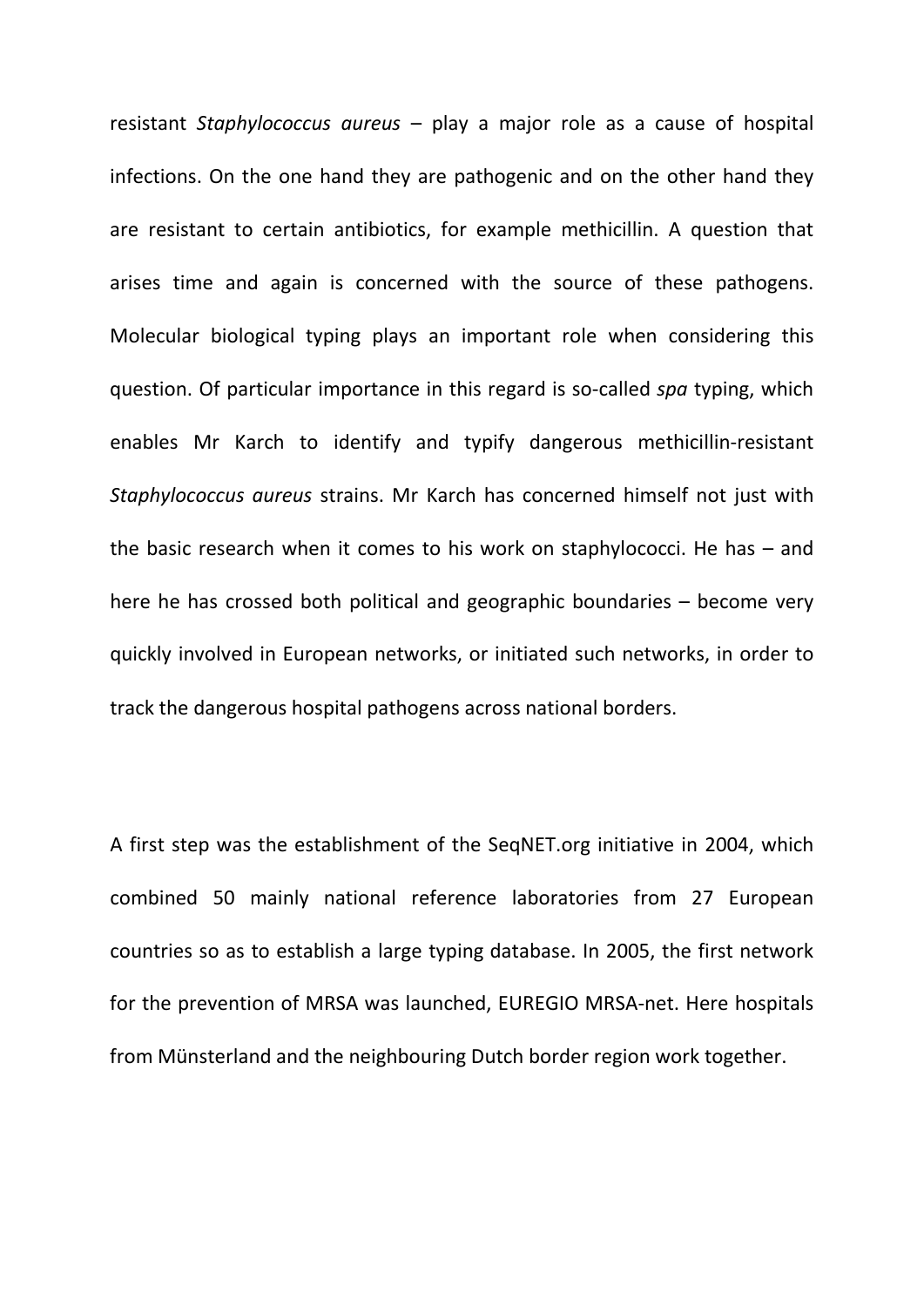The most important healthcare partners in the region were involved here, quality networks were created and a typing network was established.

As part of the project, a Web-based communication portal and telephone helpdesk were established at the Institute of Hygiene in Münster. This network also made it possible to identify risk factors for MRSA colonisation. Among other things, the results led the Commission for Hospital Hygiene and Infection Prevention at the Robert Koch Institute (KRINKO) to adopt new recommendations for combating hospital infections.

The strategy of regional networking has been continued by the EurSafety-Health-net project. In particular Professor Friedrich was involved in this initiative, who then changed from Münster to the University of Groningen. It was able to be demonstrated that the network projects had an infection preventive effect. For example in 2011, after 6 years of work by the MRSA-net network, the regional incidence of MRSA bacteremias was 43.2 cases per 1,000,000 inhabitants. That is significantly lower than the incidence in the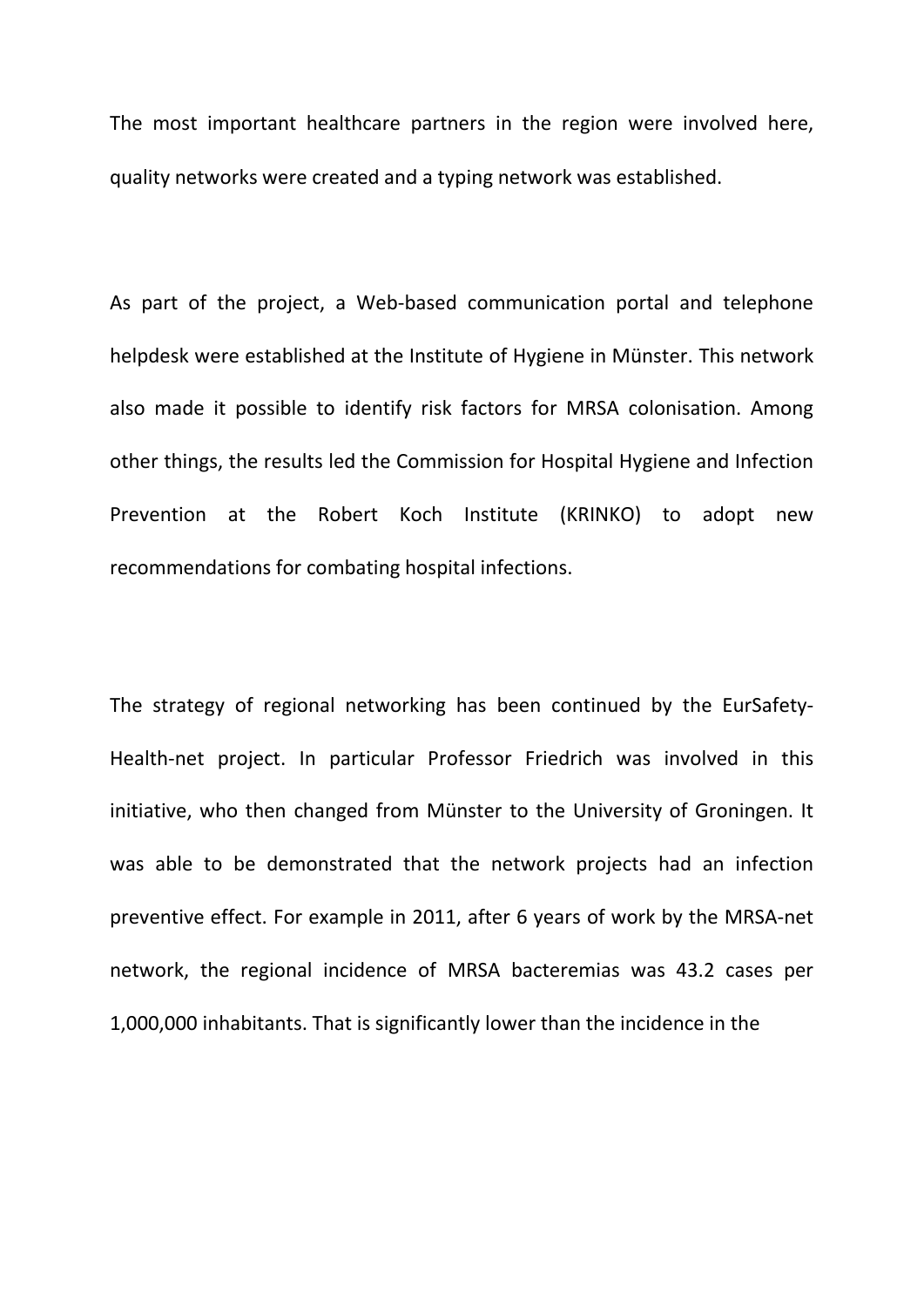entire state of North Rhine-Westphalia (57.6 cases per 1,000,000 inhabitants).

In addition, the Institute of Hygiene has taken over the coordination of the German Federal Ministry of Health-funded "MRE Network Northwest" project, which is aimed at developing seven networks for preventing infections with multidrug-resistant pathogens in North Rhine-Westphalia and Lower Saxony. In the German Federal Ministry of Education and Research's MedVet-Staph network, which is coordinated by Dr Köck from the Institute of Hygiene at the University of Münster, the incidence of MRSA was detected in farm and domestic animal reservoirs and the significant regional importance of these reservoirs shown for zoonotic MRSA infections in humans. With these investigations, Mr Karch has crossed the boundary between human and veterinary medicine. His solution is now called "One health", since it is only through the cooperation of medical practitioners and veterinarians that certain infections can be successfully combated. I am sure that the award of the Robert Koch Prize for Hospital Hygiene and Infection Prevention will also continue to promote these studies in future.

In addition to these practical activities, Mr Karch has been very actively concerned with the development of young scientists. Here he has crossed the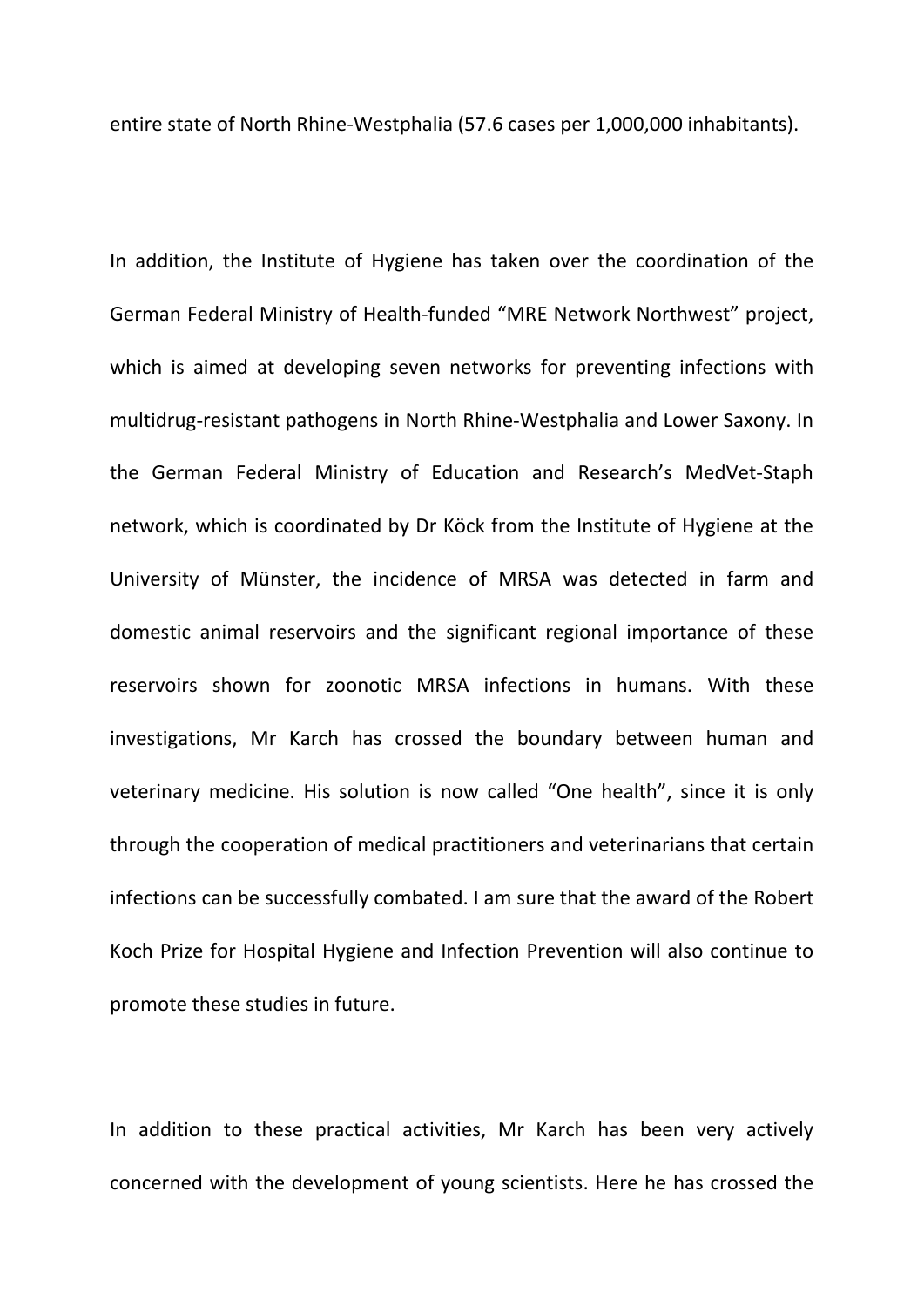boundaries between the generations. This especially applies to the Westphalian Academy of Hospital Hygiene (WAK), which is involved in the education and training of young doctors and scientists. It is aimed at investigating the infection and transmission routes of nosocomial pathogens and revealing the sources of danger at an early stage. The academy is based on two pillars: science and healthcare.

It is managed by medical specialists such as Dr Kipp and Dr Mellmann. Mr Karch has overall rendered a great service when it comes to the development of young scientists. For example, six scientists from the Institute of Hygiene at Münster University's Medical Faculty have habilitated since 2004. They comprise five doctors and a natural scientist. It is only consequent that in 2013 the Prize for Hospital Hygiene and Infection Prevention was conferred to Mr Karch and his entire team at the Institute of Hygiene. This includes Andreas Bauwens as well as Alexander Mellmann, Barbara Middendorf-Bauchart and Wenlan Zhang. I have mentioned these members of the team because it demonstrates that the award-winning project is a collaborative effort of the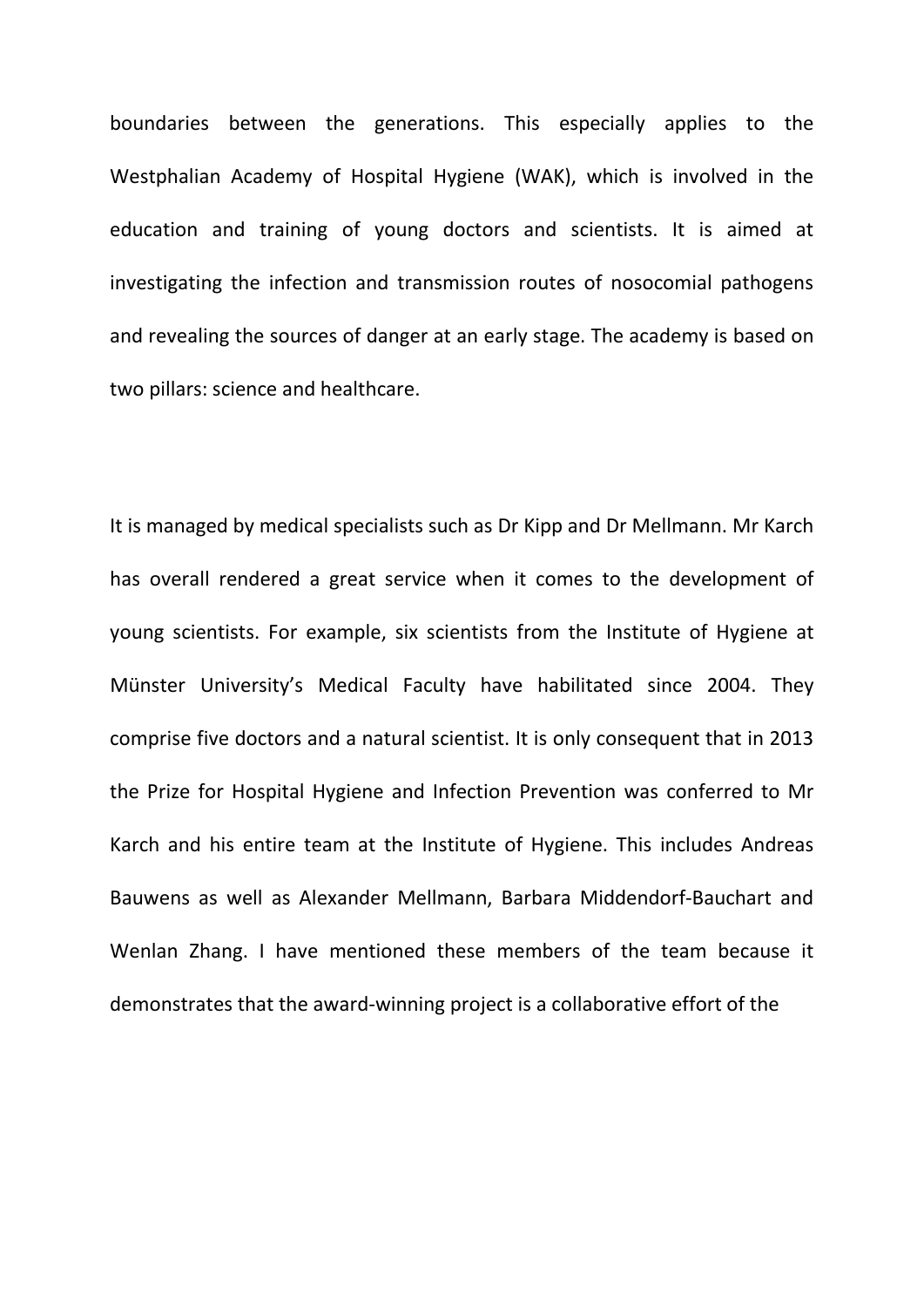entire group. This work was made possible  $-$  and that should also be mentioned here – because the University of Münster, the Faculty of Medicine and the hospital have developed a powerful focus with the infection research and the hospital hygiene. And this focus has borne abundant fruit. This work is being supported by, among others, Mr Peters and our award winner, Mr Karch, whose curriculum vitae I would like to briefly present in conclusion.

During the 1970s Mr Karch studied biology at Darmstadt Technical University. In 1982 he was conferred the title Dr. rer. nat. After working as an assistant in Bochum and Hamburg, where he habilitated in 1989, he became a university professor (C3) at the University of Würzburg in 1990. This appointment was followed by very productive years in Würzburg. It was therefore no surprise that Mr Karch was then appointed Director of the Institute of Hygiene at the Westfälische Wilhelms-Universität in Münster in 2001.

Mr Karch has been involved in numerous committees and scientific societies, whereby particularly notable is the fact that from 2004 to 2012 he was an elected member of the Microbiology Review Board of the German Research Foundation (DFG), which is a challenging and important task for the whole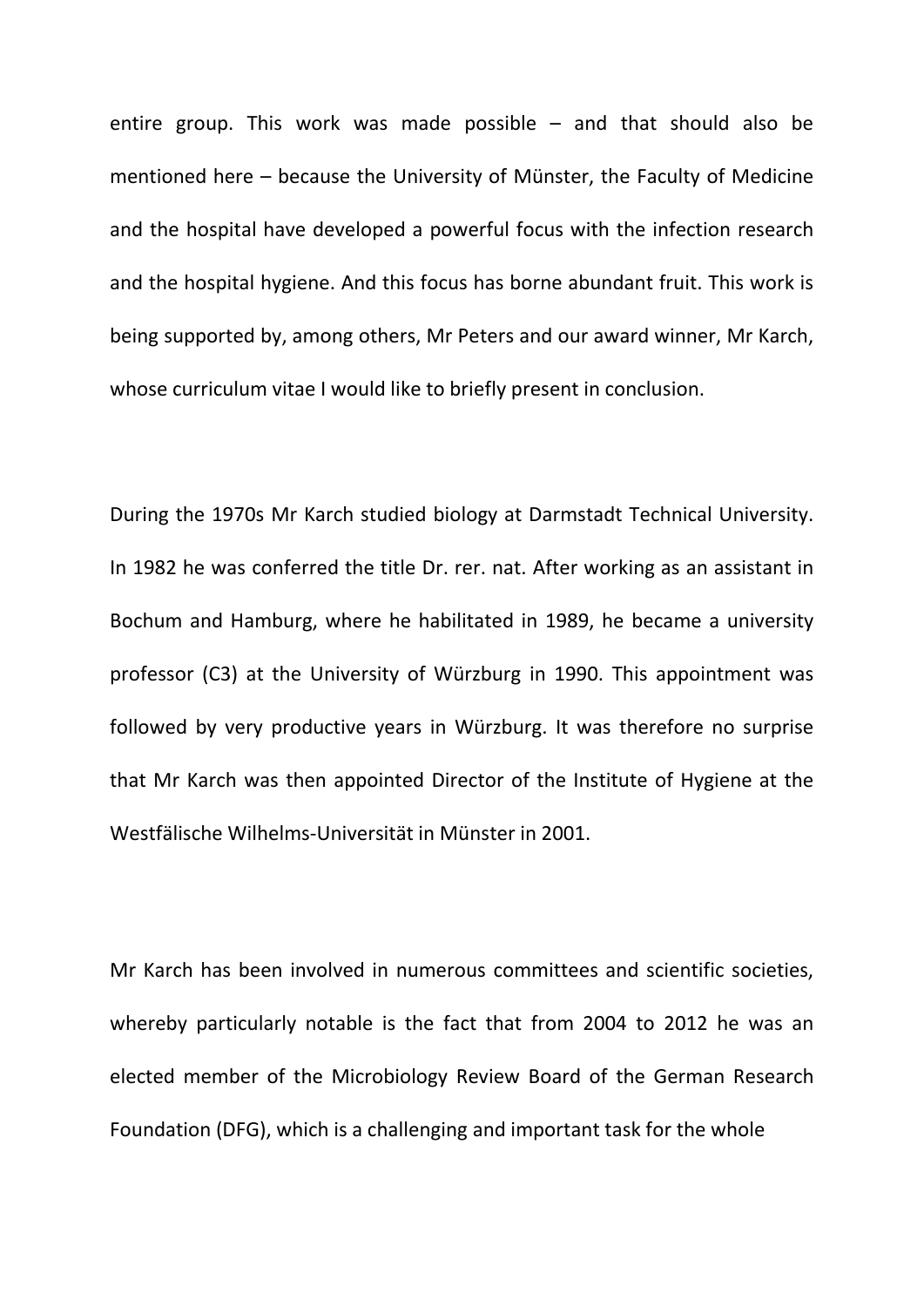community. In addition, he has also been Vice President of the German Society for Hygiene and Microbiology. Although his activities in health protection have already been briefly mentioned, it should also be noted that since 2003 he has headed the National Robert Koch Institute Reference Laboratory for the hemolytic-uremic syndrome. Mr Karch has also been involved in numerous capacities within the University of Münster's academic administration.

And last but not least: an award seldom comes alone, it is often said. It is therefore no surprise that Mr Karch has already been honoured many times in the past: in 1989 with the Promotional Award from the German Society for Hygiene and Microbiology, the DGHM, in 1994 with the BioMérieux Diagnostic Award and in 1998 with the DGHM's Grand Award. In 1999 he received the H.P.R. Seeliger Foundation Award and four years ago he was conferred an honorary doctorate from the Faculty of Veterinary Medicine at Justus-Liebig University in Giessen.

And now the award of the Robert Koch Prize for Hospital Hygiene and Infection Prevention. I would once again like to offer my sincere congratulations and I